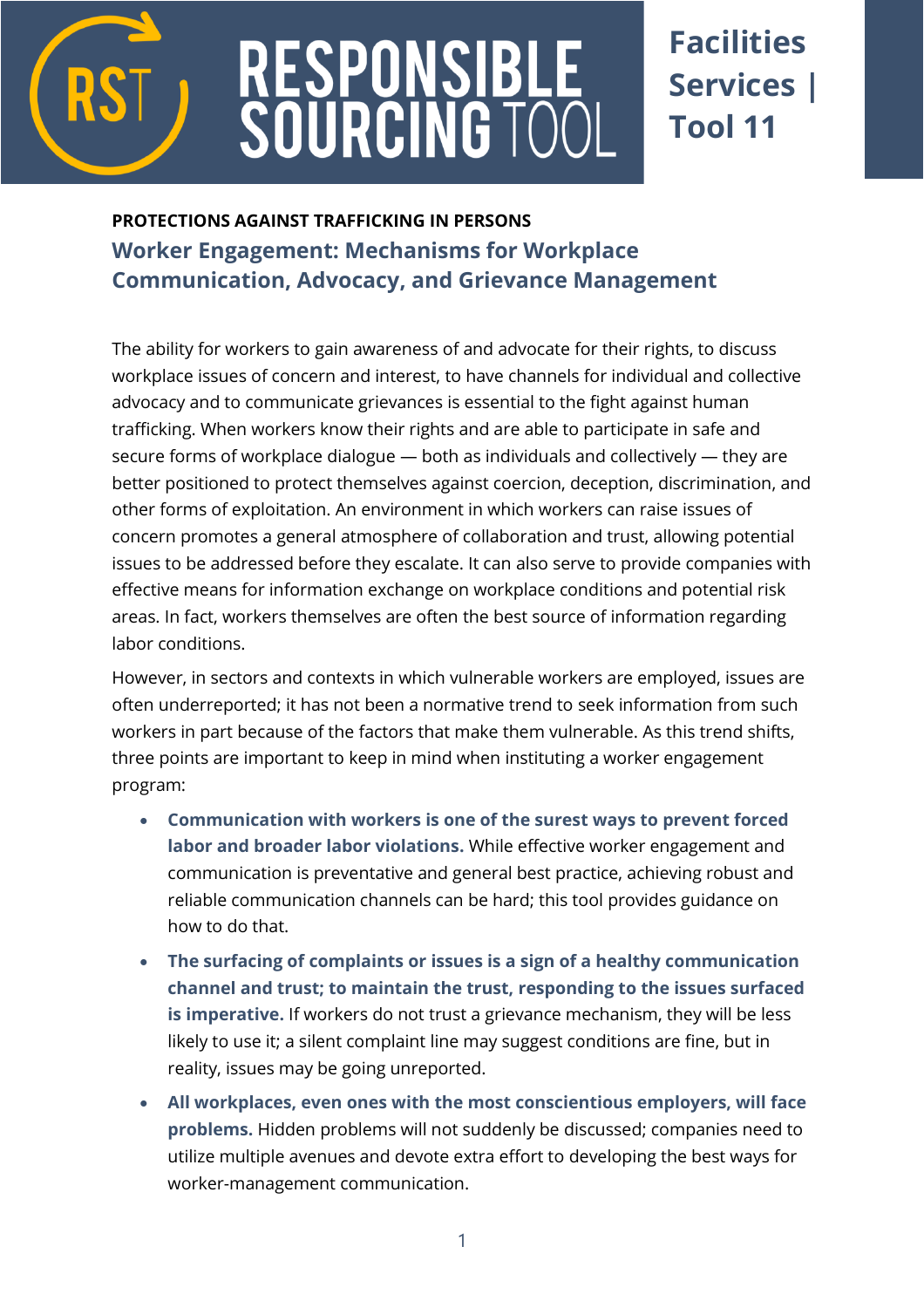

Workers' rights to freedom of association and collective bargaining should always be protected to the full extent of the law. These core labor rights are critical to empowering and protecting workers (see the section *Collective Organizing and Advocacy* below for more information on strategies to protect and respect these rights). However, these rights may be limited by national legal frameworks, particularly for migrant workers. Even in contexts where these rights are limited, there are a wide variety of sometimes overlapping mechanisms for worker communication and engagement and for ensuring that workers have agency and adequate representation. The avenues for engagement described below are not mutually exclusive. Wherever possible, companies should support multiple avenues for worker communication and engagement. Regardless of the forms of worker organization legally available to workers, companies should ensure the following underlying principles are in place:

- communication and grievance mechanisms are based on careful analysis of the country and sector context and workers' levels of literacy, language fluency, technology access, and preferences
- communication and grievance procedures are easy to understand and assure worker confidentiality
- workers with concerns are provided access to additional support or advocacy as needed (e.g., interpreters, counseling), particularly in situations where workers have had potentially traumatic experiences
- there is a clear process for follow-up and remediation for reported issues, and workers can monitor the status of grievances and resolutions
- a process for appealing decisions that workers are not satisfied with are in place
- there are protections in place to prevent retaliation for raising an issue
- measures are taken to ensure that migrant workers can access avenues for organization, advocacy, and grievance reporting.

If digital worker engagement platforms are used, any personal data that is collected must be well protected to ensure worker safety and security as a top priority. Although such tools may be referred to as "worker voice" tools, worker input generated from digital outreach may not constitute genuine "worker voice" unless it results in actual outcomes for workers or a specific worker and positively impacts the structure of the business in which they work.<sup>i</sup>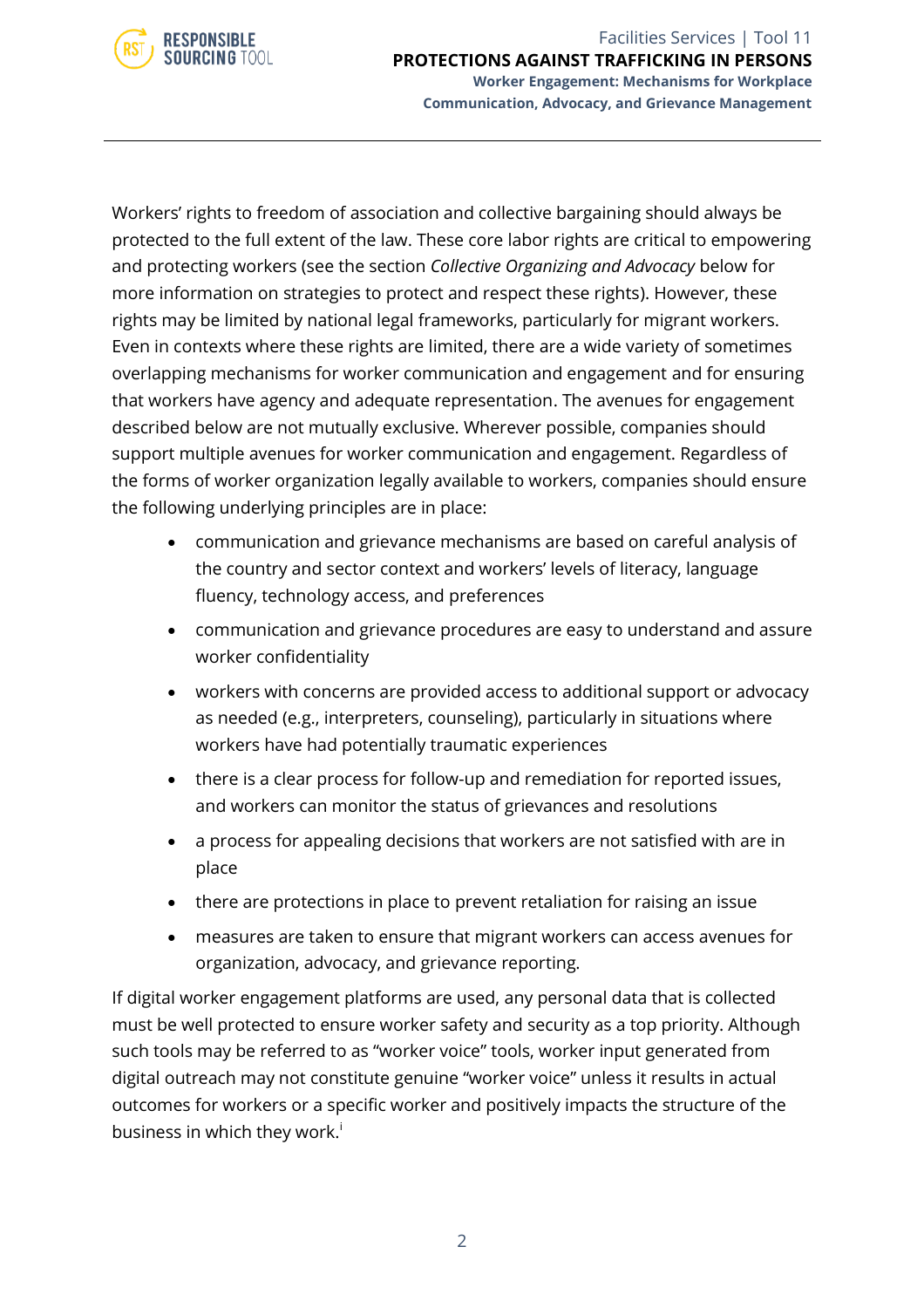

#### **WORKER EDUCATION AND ONGOING COMMUNCATION**

Efforts to educate workers on their rights and to keep lines of communication open are critical ingredients for effective worker engagement. The provision of resources and information can enable workers to more fully participate in other forms of workplace communication. Educational materials, sources of information, and modes of on-going communication can take many forms.

It is essential for workers to know their rights. In this regard, worker-to-worker education has been shown to be a successful and effective method for creating an informed workforce. Examples of specific worker education activities can include posters at the worksite, employer-provided trainings on worker rights, orientation and on-going trainings, messages from call/text apps or platforms, and collaboration with local civil society or worker centers. Ongoing worker-management communication can include the educational efforts above as well as regular meetings between workers and management.

The following are good practices in worker education and communication:

- The design and implementation of workplace education and communication approaches should include robust and meaningful consultation and collaboration with worker representation bodies and workers themselves.
- All materials and verbal presentations should be available in a language workers understand. In some cases, it may be helpful to complement written materials with drawings or comic book-style illustrations if workers have lower literacy levels.
- Print/written materials provided should be widely available for workers to take home; workers should ideally have access to materials in a private location so that they can review them without observation by their labor agent or employer.
- Materials on worker rights should clearly explain legal protections available to workers and venues available to workers for reporting and resolving grievances.
- Management should regularly and actively solicit areas of concern from workers, worker committees, and/or union representatives, and actively follow up on issues noted by workers or identified through grievance mechanisms.

Collaborating with civil society organizations, in both the country in which a company employs workers and in workers' home countries (if they are migrant workers) is another avenue for worker education. In general, it can be helpful to collaborate with civil society organizations to fully understand the vulnerabilities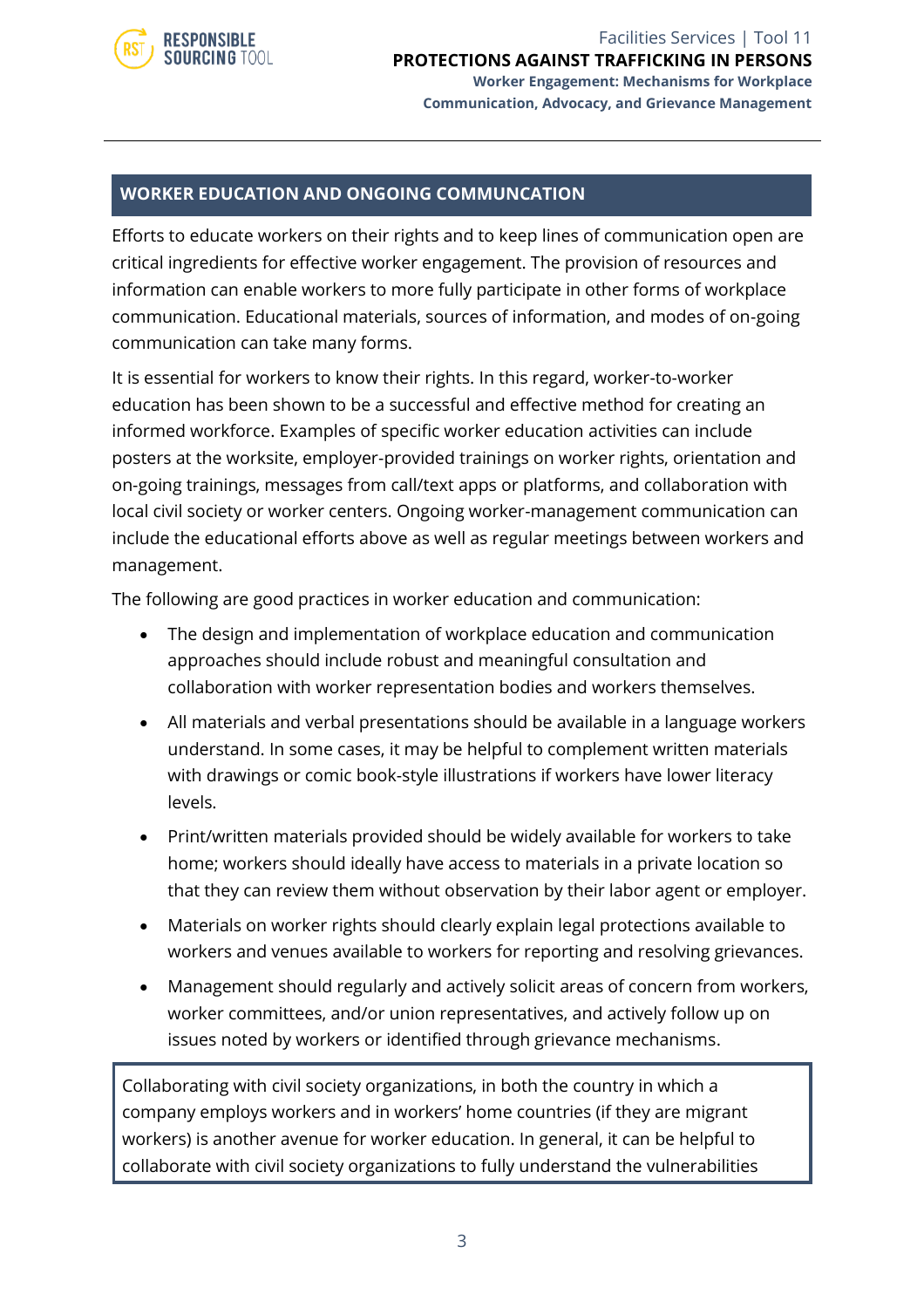

workers may experience. Such collaborations may be particularly helpful regarding efforts to educate migrant workers about their rights, international labor standards, and ethical recruitment.

#### **COLLECTIVE ORGANIZING AND ADVOCACY**

#### **Labor and Trade Unions**

Workers' agency and representation in the workplace are essential for protecting and ensuring workers' rights. The rights to freedom of association and collective bargaining are defined and protected by ILO Conventions 87 and 98. ILO Convention 87 establishes the right of workers and employers to join organizations of their own choosing without prior authorization; and the right of these organizations to draw up their own rules and constitutions, elect their own representatives, and organize their own affairs without outside intervention. It calls for the protection of workers' organizations from governmental interference and from being dissolved or suspended by administrative authority; and calls for the right to affiliate with international worker organizations. Convention 98 grants workers the right to adequate protection against anti-union discrimination, such as dismissals and demotions based on union membership and participation, and against business interference; and encourages countries to take measures to promote collective bargaining.

Collective bargaining can be leveraged to directly address systemic human trafficking risks and compensate for weaknesses in labor law in countries where goods are produced and services delivered. Unions can also serve as a venue for grievance mechanisms and the resolution of individual workers' grievances.

Employers must establish a policy on neutrality and non-retaliation regarding workers' organizations. Further, an enabling environment should be created for the rule of law. Workers should not be contractually prohibited from organizing, and in no case should a worker face retaliation for participation in attempts to organize, union leadership, or union activities. Where trade unions exist, employers should refrain from any acts of interference with the operation of union or worker representation bodies; if there is a collective contract agreement or collective wage agreement in place, management should bargain with the union or worker representatives in good faith.

Below are some benchmarks for protecting workers' right to the freedom of association and steps for employers and brands to establish clear and open communication with labor or trade unions where they exist.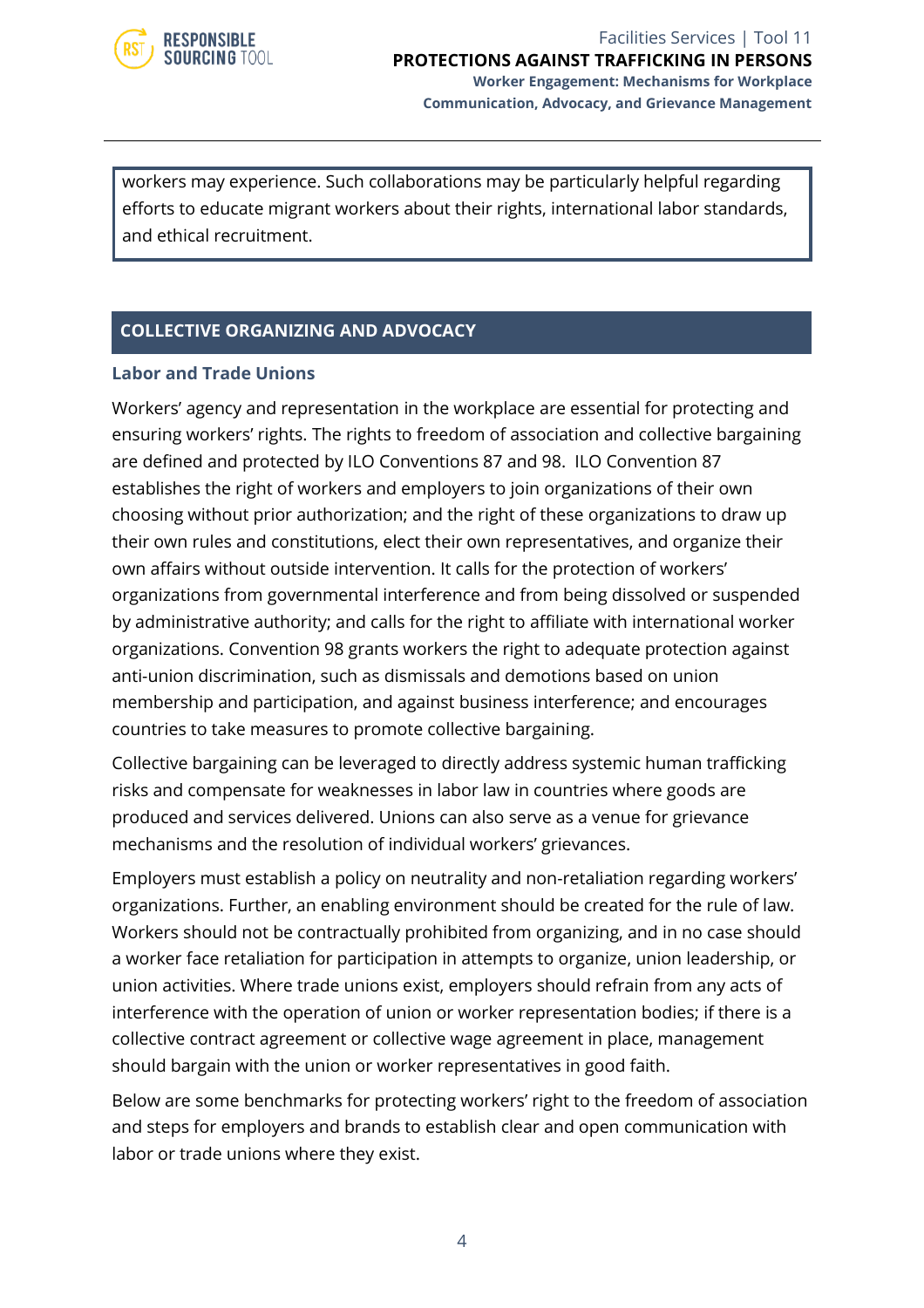

- A policy of neutrality and non-retaliation toward any worker who attempts to organize or express grievances through any legally permissible venue; company and employer policies and procedures do not conflict with workers' rights to freedom of association and collective bargaining.
- No restrictions on issues that can be addressed in collective negotiations.
- Employer has written policies and procedures that recognize and respect the rights of all workers to freedom of association and collective bargaining.
- Employer provides communication and training to management and workers on policies and procedures for upholding workers' rights to freedom of association and collective bargaining.
- Where labor agents are engaged in recruitment, screening, or management of workers, the employer requires the agent to adhere to the employer's policies on freedom of association and collective bargaining and monitors the performance of the contractor to ensure that the polices are being adhered to.
- Employer does not deny or restrict in any way union representatives' access to workers.
- Worker representatives are allowed to perform their representative responsibilities during normal working time.
- Remedies are in place to address retaliation against workers exercising their right to representation, advocacy, freedom of association, organizing, and/or collective bargaining should it occur.

#### **Worker Committees**

The rights and abilities of some workers to freely associate in unions or to bargain collectively can be limited by law, regulation, long-standing patterns of discrimination against union members, and/or the absence of unions in some countries, regions, and sectors. It has traditionally been difficult to unionize in key parts of the facilities services sector due to high rates of migration, seasonal employment, and the presence of contract workers. While temporary migrant workers are often among the most vulnerable to a variety of labor abuses, including human trafficking, they are often legally denied the right to form or join unions; they may also have the most at stake in terms of the risk of employer retaliation. These contextual limitations may create a need for alternative forms of collective worker engagement.

Worker committees — consultative bodies established to improve the welfare of workers and foster the development of the business through participation and cooperation between workers and employers — are one venue for ongoing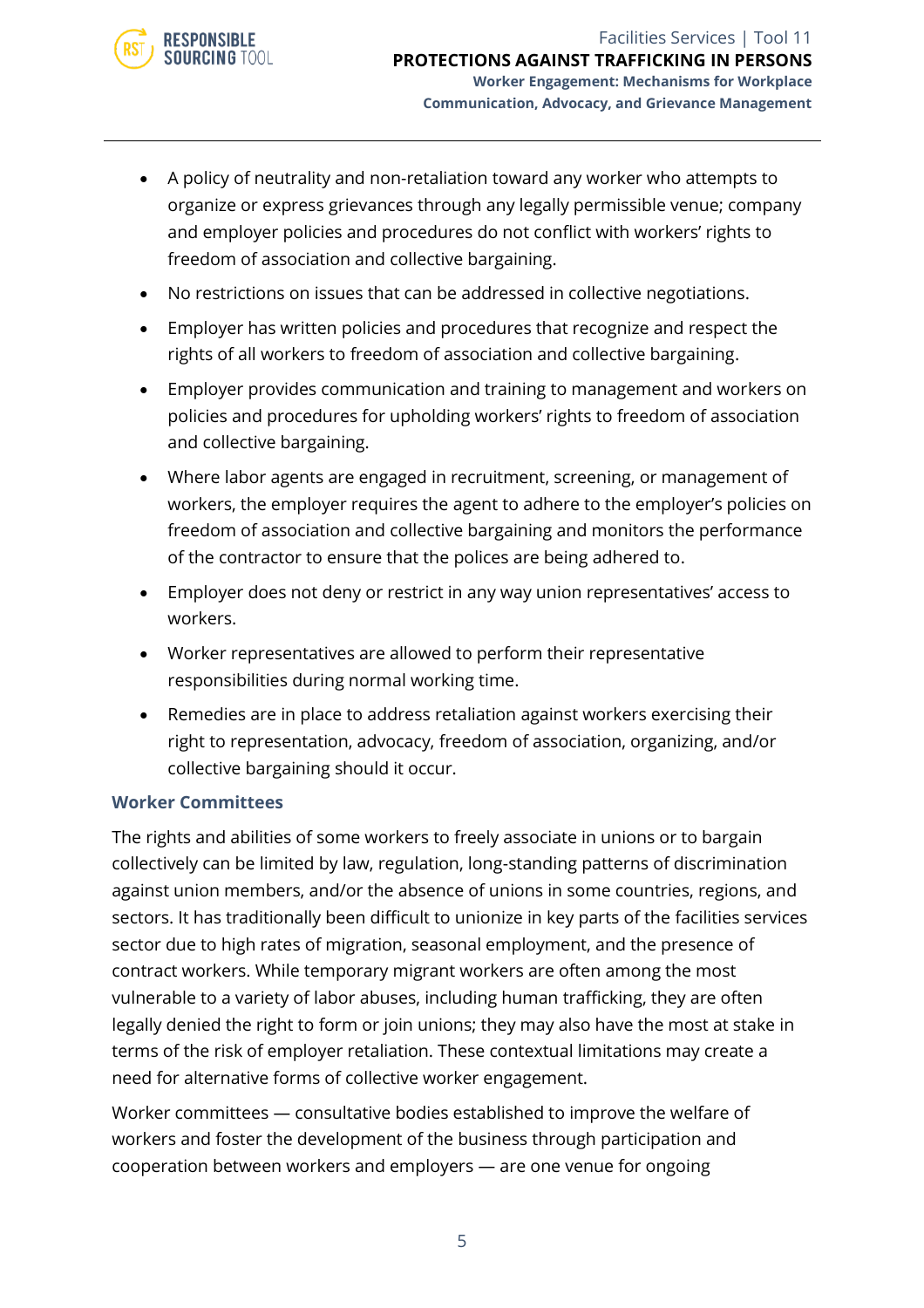

communication between workers and management, as well as collective engagement, when unionization is not possible. Even when unions are in place, democratic and transparent worker committees can serve as valuable forums where management and employees may air concerns and discuss workplace issues. These councils can help to resolve disputes and act as a mechanism for submitting a grievance. A worker committee should ideally represent all categories of workers and all worker nationalities/languages. Elections are typically held on a fixed schedule and elected leaders meet on a regular basis with human resource managers and other key company officials to discuss workplace matters of concern and interest.

It is important to ensure that either form of worker representation — union or worker committee — can effectively uphold workers' rights and interests. The following benchmarks can help ensure effective operation of unions and worker committees:

- Worker representatives are elected democratically and directly by workers/worker representatives
- The procedures governing election, voting rights, and position responsibilities and rights are clear
- Union leaders or worker representatives have a clear understanding of their responsibilities and meet regularly
- Workers are aware of the union and/or worker representative body and are familiar with their functions and authority

#### **GRIEVANCE MECHANISMS**

All workers, including migrant workers, should have access to grievance mechanisms that allow them to voice concerns without fear of punishment or retribution.

In addition to helping to improve working conditions, grievance mechanisms can have many helpful benefits for companies: They can serve to channel conflict into an institutionalized mechanism for peaceful resolution; they facilitate communication between workers and management regarding problems that arise; they enable workers to file complaints with dignity, knowing that there is a system of appeals leading to an impartial decision maker; and, finally, they assist companies in ensuring that staff is complying with company standards on ethical conduct. There is a growing recognition of the need for increased accountability frameworks related to grievance mechanisms; one approach has been the establishment of legally binding agreements between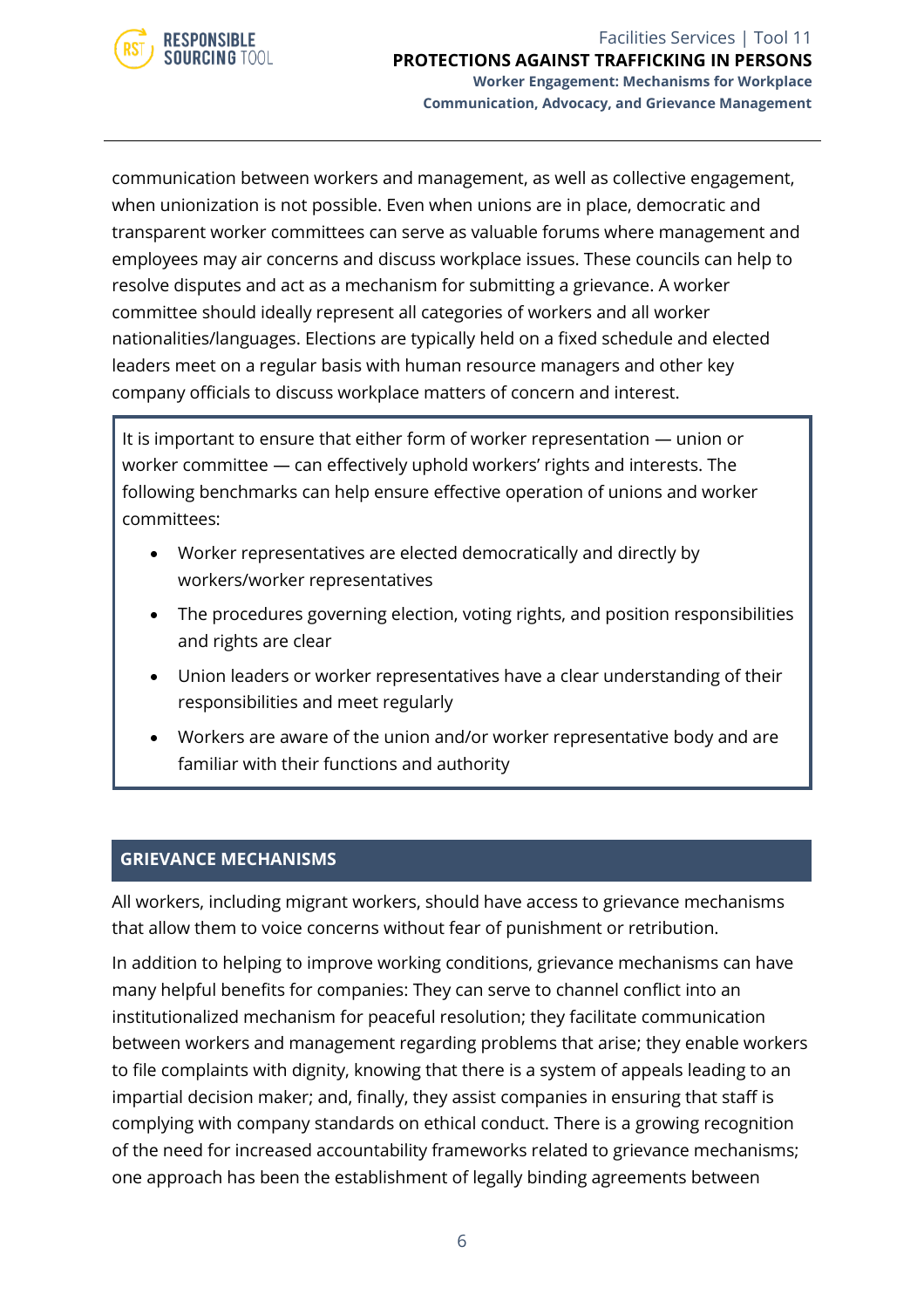worker organizations and brands alongside the establishment of grievance mechanisms that would suspend business in the event of a violation.

Grievance mechanisms should be constructed as two-way communication channels that both collect information on worker experiences and provide timely and clear information to workers on their rights and progress towards remediation and resolution. Grievance mechanisms can also provide workers with information on how to resolve grievances internally and make referrals to government and NGO service providers. Good grievance mechanisms for migrant workers should be accessible to workers beginning at the point of recruitment in their home country. Such a mechanism allows workers to raise concerns related to recruitment and employment or that may manifest only after their return home and in advance of a subsequent departure if they intend to work for the same employer again. Additionally, companies can enhance their understanding of particular issues that might face migrant workers by communicating and building relationships with NGOs and CSOs in workers' home countries.

As a minimum baseline, all grievance mechanisms should conform with benchmarks for robust grievance systems, as defined by Principle 31 of the UN Guiding Principles on Business and Human Rights. Under this framework, ethical grievance mechanisms should be:

- *Legitimate: enabling trust from the stakeholder groups for whose use they are intended, and being accountable for the fair conduct of grievance processes*
- *Accessible: being known to all stakeholder groups for whose use they are intended, and providing adequate assistance for those who may face particular barriers to access*
- *Predictable: providing a clear and known procedure with an indicative time frame for each stage, and clarity on the types of process and outcome available and means of monitoring implementation*
- *Equitable: seeking to ensure that aggrieved parties have reasonable access to sources of information, advice and expertise necessary to engage in a grievance process on fair, informed and respectful terms*
- *Transparent: keeping parties to a grievance informed about its progress and providing sufficient information about the mechanism's performance to build confidence in its effectiveness and meet any public interest at stake*
- *Rights-compatible: ensuring that outcomes and remedies accord with internationally recognized human rights, and*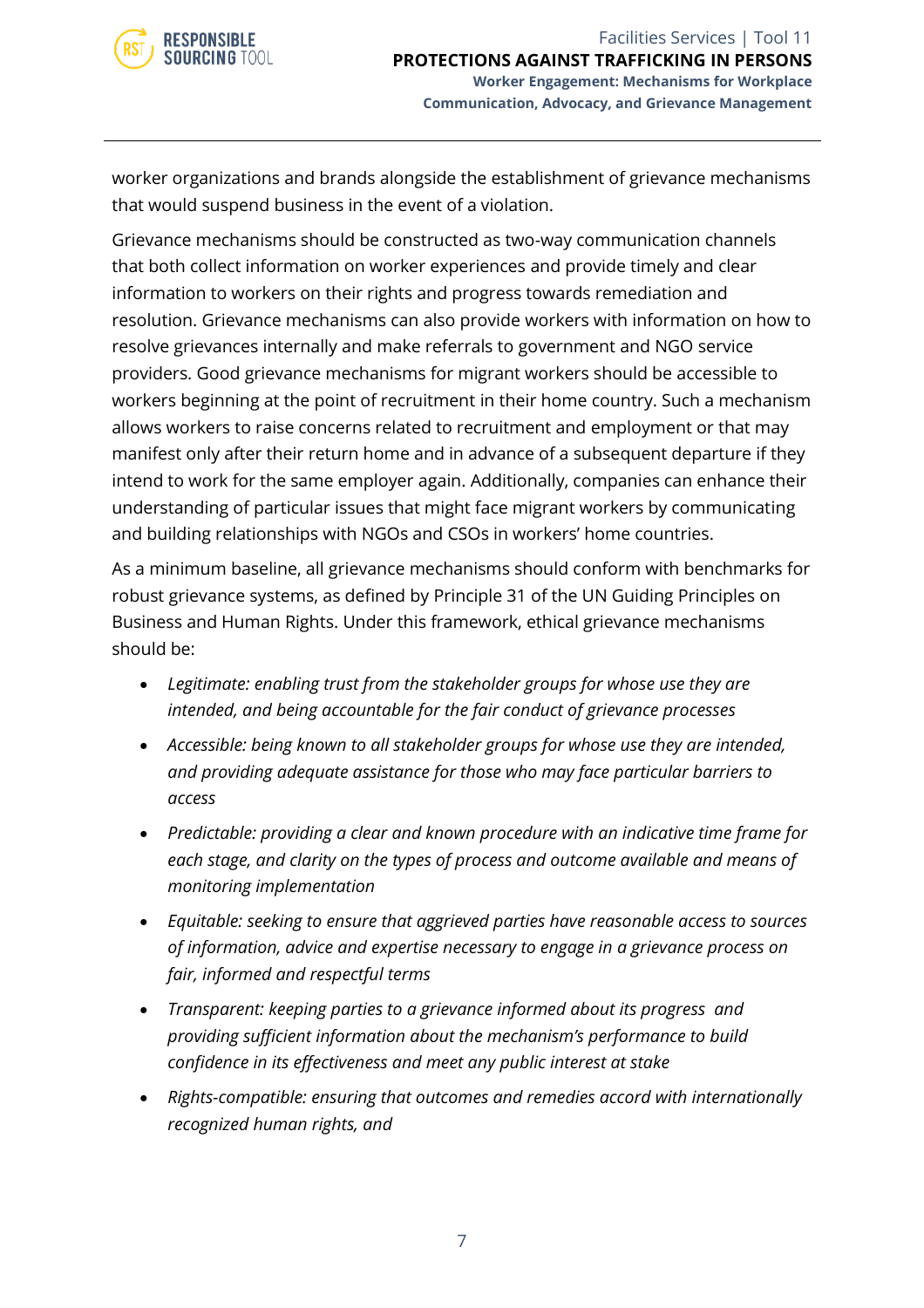

• *A source of continuous learning: drawing on relevant measures to identify lessons for improving the mechanism and preventing future grievances and harms.*<sup>ii</sup>

Effective grievance mechanisms are worker-driven and developed in collaboration with worker representation bodies and workers themselves. The following categories with accompanying questions can be used to guide development of effective grievance mechanisms in conformance with the principles listed above:

- Regular Communication
	- $\triangleright$  Does the company have clear communications channels that encourage workers to report violations or issues of concern?
	- $\triangleright$  Does the company seek opinions and suggestions from workers before making significant worker-related policy/procedural changes related to wages, working hours, rest and vacation, occupational health and safety, insurance, training and discipline etc.?
- Access
	- $\triangleright$  Do workers have an ongoing opportunity to provide guidance on the design of grievance mechanisms and offer feedback on remediation processes and outcomes?
	- ➢ Can migrant workers directly access the company's grievance channels?
	- ➢ Are there any language, literacy, or technology barriers that prevent all workers from accessing the grievance mechanism?
	- $\triangleright$  Can workers give feedback or report grievances to the company without having to first contact their direct supervisor or labor agent?
	- ➢ Do the grievance procedures of both the company and labor agents allow immigrant workers to seek assistance from their embassies?
- Confidentiality
	- $\triangleright$  Is there a secure means of expressing grievances that is handled by an objective third party?
	- $\triangleright$  Can the grievance mechanism be used to report grievances privately and confidentially, including those relating to unethical management practices, without threat of reprisal?
- Non-retaliation and non-reprisal
	- $\triangleright$  Do the company's grievance procedures clearly provide a mechanism that protects workers from reprisal?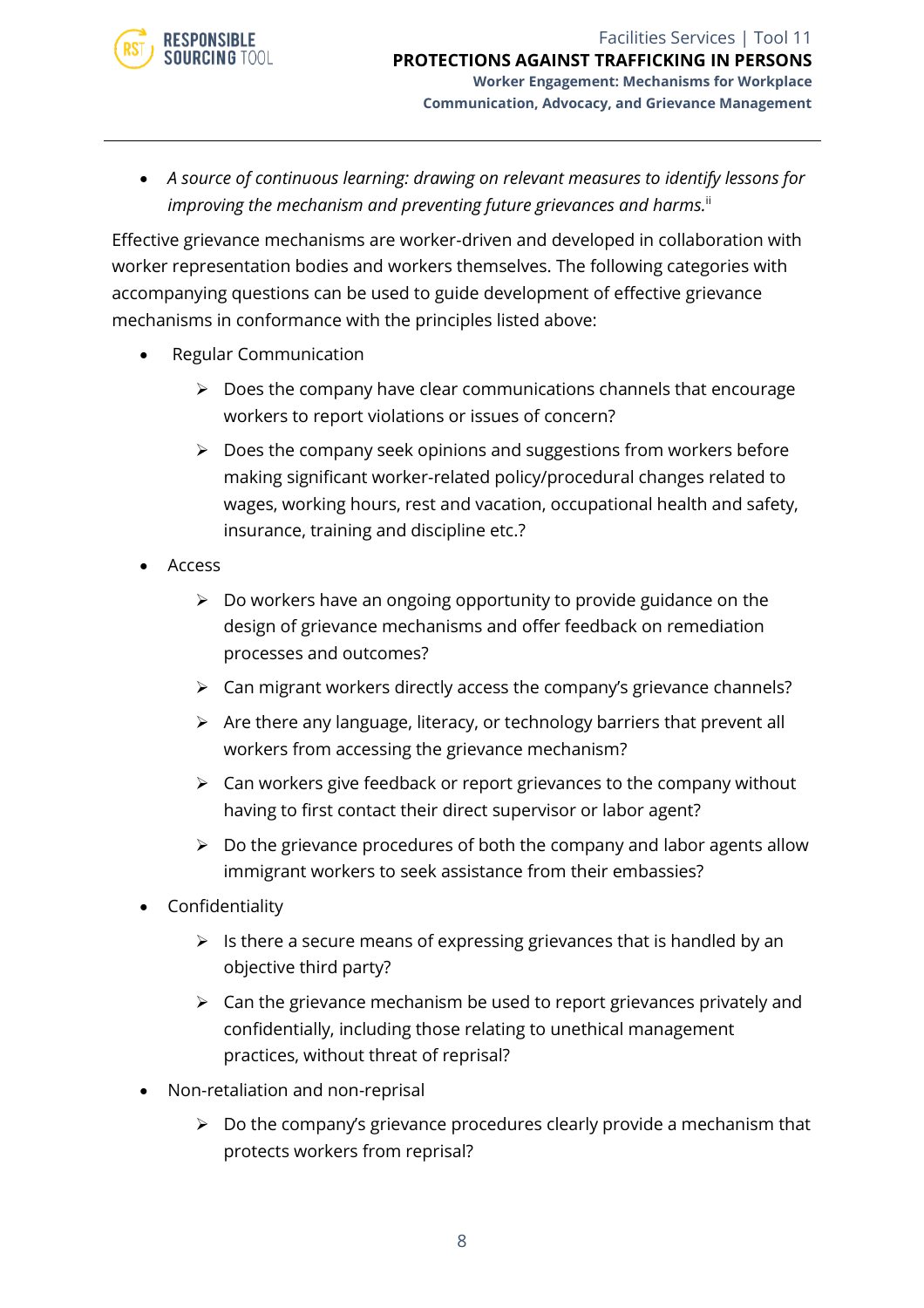

- Resolution and Redress
	- $\triangleright$  Do the company's grievance procedures provide a mechanism for immediate grievance resolution?
	- ➢ Is there a clear procedure for management follow-up of reported grievances and is this procedure clearly communicated to workers?
	- $\triangleright$  Do workers have an opportunity to provide input on how grievances are resolved?
	- ➢ Does the company transparently report to workers (and ideally to the public) on progress toward remediating issues raised both on a case-bycase and systemic basis?
	- $\triangleright$  Is there a process for workers to appeal the resolution of a grievance with which they disagree?
- **Capacity** 
	- $\triangleright$  Are the responsibilities of supervisors and managers related to worker grievance, feedback, and participation clearly defined and documented?
	- ➢ Does the company orient and train its supervisors and managers on the handling of worker grievances?
	- ➢ Does the staff assigned to receive and act on worker grievances speak the languages of the workers?
	- ➢ Where translators are present, are they trained to act on grievances, and are their functions and availability to assist with grievances clearly communicated to all workers?
	- ➢ Are there opportunities for local civil society organizations to participate in the receipt and resolution of worker grievances?
- Transparency and Documentation
	- ➢ Does the company have a written statement of management's commitment to solving workers' grievances and soliciting feedback from workers?
	- ➢ Does the company have written standards or procedures for solving workers' grievances and soliciting feedback from workers?
	- ➢ Does the company communicate its grievance policies and procedures to all workers? Do workers have an opportunity to give fully informed consent before participating in any grievance mechanism?